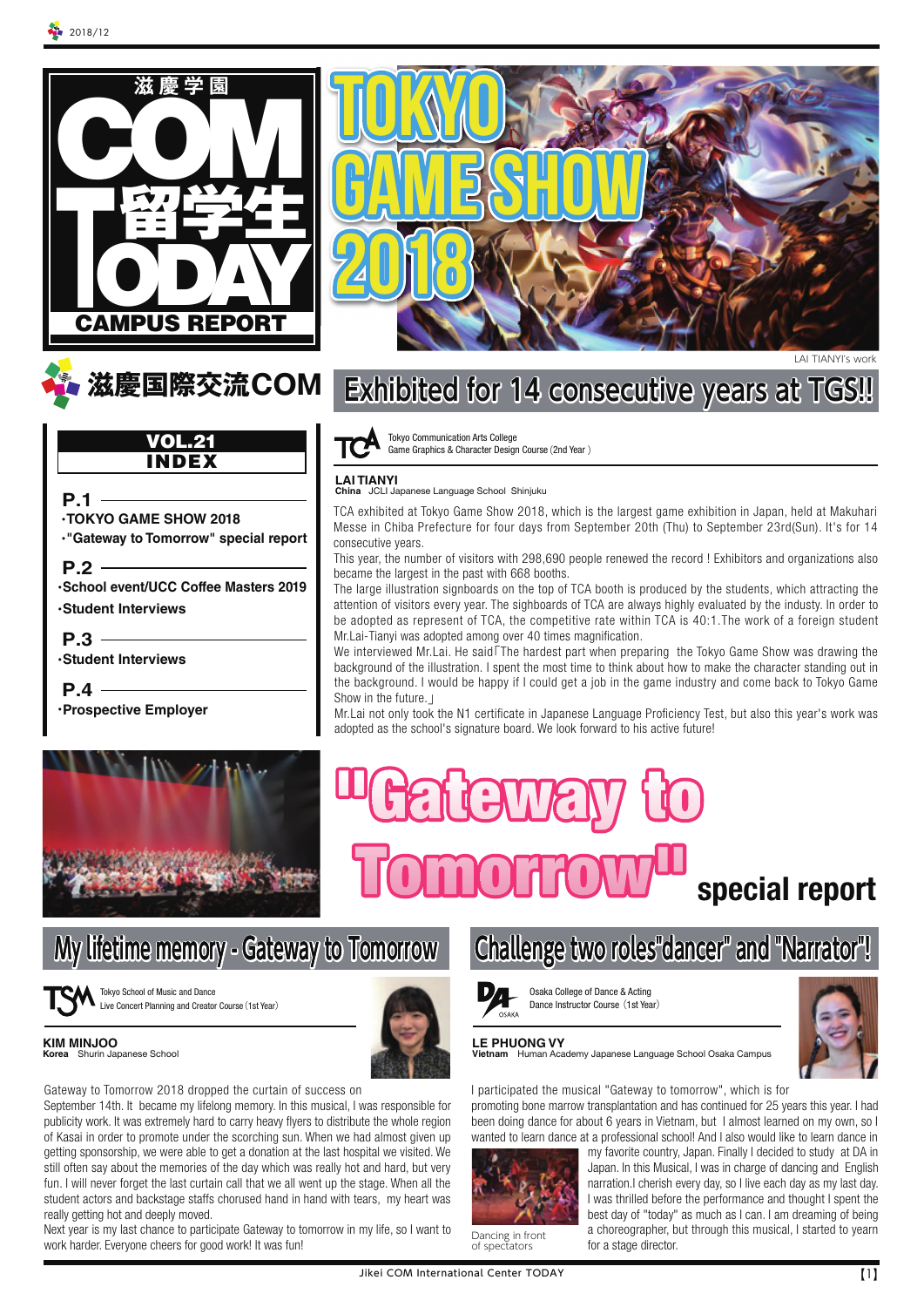# **School Event**

# **UCC Coffee Masters 2019**

# **Kinki Tournament - Latte Art section**



 $2018/12$ 

#### Osaka College of Culinary Arts Cafe Barista Course(2nd Year)

**ZOU QINLING China** Human Academy Japanese Language School

Ms.Zou Qinling, cafe barista course 2nd year, won the 3 rd place in a professional barista contest "UCC Coffee Masters 2019" Kinki tournament, Latte art section! Ms.Zou, who was selected as a school representative in the preliminary contest of the school, participated in the competition in which two cups of free pour latte art should be made in 4 minutes."Free pour" is a very difficult technique to create art on the surface of a latte by pouring steamed milk simply onto espresso coffee. Ms.Zou





Latte Art:Swan floating

dragged "Floating swan in the lake" and won the 3 rd place in the professional compatition with comprehensive evaluation such as originality of its design, technique and taste.

After the awards, Ms.Zou said with a smile "I challenged that I was confident in my skills. This time I showed off 90% of ability. I want to challenge the world championship as a Chinese champion in the future."





in the lake

### **Kyushu Tournament ー Siphon section** I student beat the professional baristas in

Fukuoka College of Culinary Arts Café Patissier Course(2nd Year)



**Malaysia** Pusat Bahasa Teikyo

UCC Coffee Masters Kyushu Tournament 2019 was Skillfully brewing latte art **Subsetember 20th and 21st. This tournament** Siphon section in competition included espresso coffee, paper drip coffee, siphon

coffee and latte art coffee sections, and it is a contest competing extraction technique and hospitality performance.It is a famous tournament that professional baristas also participate and has produced a lot of skilled baristas active in domestic and international contests so far. Ms.Ooi Shu Huan (from Pusat Bahasa Teikyo), 2nd year of Café Patissier Course, won the 1st prize of the siphon section. She will participate in the national competition to be held in Kobe next February as the representative of the Kyushu district.

Ms.Ooi Shu Huan said:

It was a tournament where famous professionals also participated, so I was very nervous. For this day, I got special training at the school everyday, and I also stuck to performance. I participated last year, but I was able to challenge by acquiring more knowledge of coffee this time. I am very pleased that I won the tournament, and I would like to work hard to win the national competition.



**Student Interviews Won the excellence award in "2018 Asia Tourism-Induced Film&TV Art Week"** 



Tokyo Broadcasting Arts and Movie College Film Course (3rd Year)

### **WANG BEN**

ese Language School

In July 2018, Mr.Wang's directorial work "Tokyo FM" won the Excellence Award in the International Program Division among more than 1,200 programs in the "Asia Tourism-Induced Film&TV Art Week" held in China.

Mr.Wang edited materials that he has shot in Tokyo as a hobby while staying in Tokyo and what he shot with an actress for two days. Finanlly, he made it as a tourism PR video of Tokyo.

The film was designed to make viewers feel closer to the movie by the cooperation of the leading actress, his high school junior and friends. By using popular items among Chinese people such as sightseeing spots in Tokyo (e.g.cherry blossoms, fireworks, shrines, Tokyo Tower) and ramen noodles, and it incorporates elements such as shown the relationship between Tokyo and China.

I felt it was more difficult to become directors for foreigners because of the language barriers, cultural differences, ways of thinking and so on. "It means nothing unless you stick to it!""I'll be a director and make my own movie!",holding these words in my heart, I will continue to chase my dream in the future.





Award ceremony With certificate and trophy on hands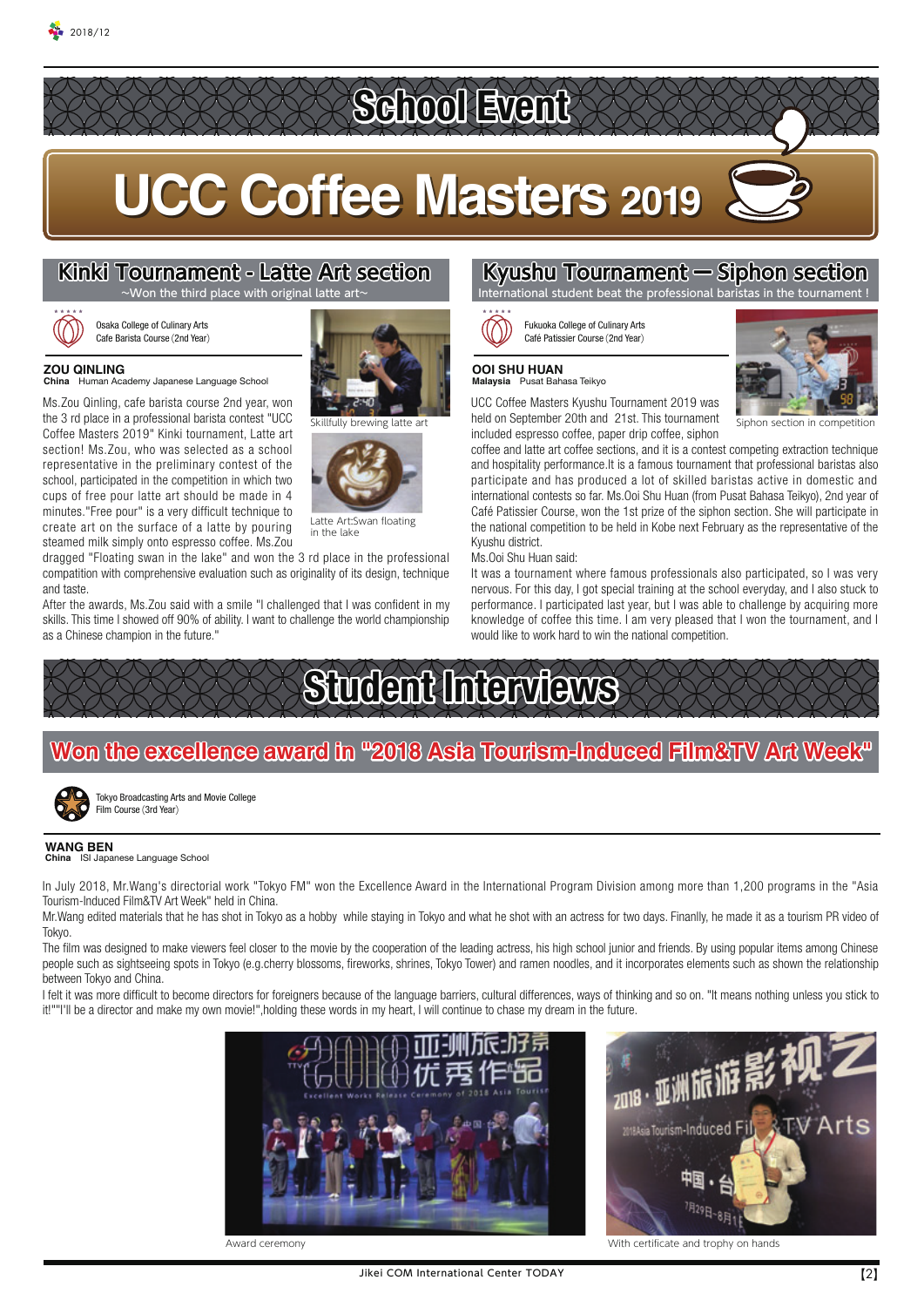# **Student Interviews**

### **The first e-sports professional gamer was born in OCA!**

OCA Osaka College of Design and IT e-sports Professional Gamer Course(1st Year)

#### **TRUONG GIA HUE Vietnam** Intercultural Institute of Japan Japanese Language School

TRUONG GIA FUE, a freshman majoring in e-sports professional gamer, is a great streamer!! After entering the school this year, she has been uploading actual game videos on YouTube from the middle of May, it is so popular that there are about 59,000 registered users right now!! She is fluent in



Japanese, but streaming in Vietnamese. From now on, she will work on it in Japanese, too.

She enrolled this major and specialized in PUBG (PLAYERUNKNOWN'S BATLEGROUNDS), but she says she is not good at this game. That's why she is learning hard at the school.

We will be supporting her who continues to work hard.

Please register the channel! URL https://youtu.be/OT-Cog8bVsc



Troung Gia Hue, playing PUBG

### **Productive 8 Days to Learn in Africa, a Treasury of Wild Animal**



Fukuoka College of Eco and Animals ECO Tunuona Concept Contract Theory Course (1st Year)

**YAN LINGNAN China** Kyushu Eisu Gakkan Japanese Language School



 During the period from September 9th (Sun) to 16th (Sun), we conducted overseas practical training in Kenya, Africa. At the University of Kenyatta that we first

Riding Safari Car

visited after arrival, we studied Kenya's history, economics and culture, and took a lecture on each national sanctuary. After that, at the Giraffe Center, we conducted a nature walk in the primeval forest while petting giraffe and checking the leaves that giraffe eats. During the safari tour of the Masai Mara National Reserve, we were able to observe the way carnivores and herbivores that inhabit the vast savannahs are. We also visited local shopping malls and Masai Village where we were able to experience the local cuisine, culture and customs. What we saw, heard and felt in the midst of the great nature of Africa was a truly valuable experience.

Group picture at the Masai Village





At the Masai Mara National Reserve **Feeding Giraffe at the Giraffe Center**